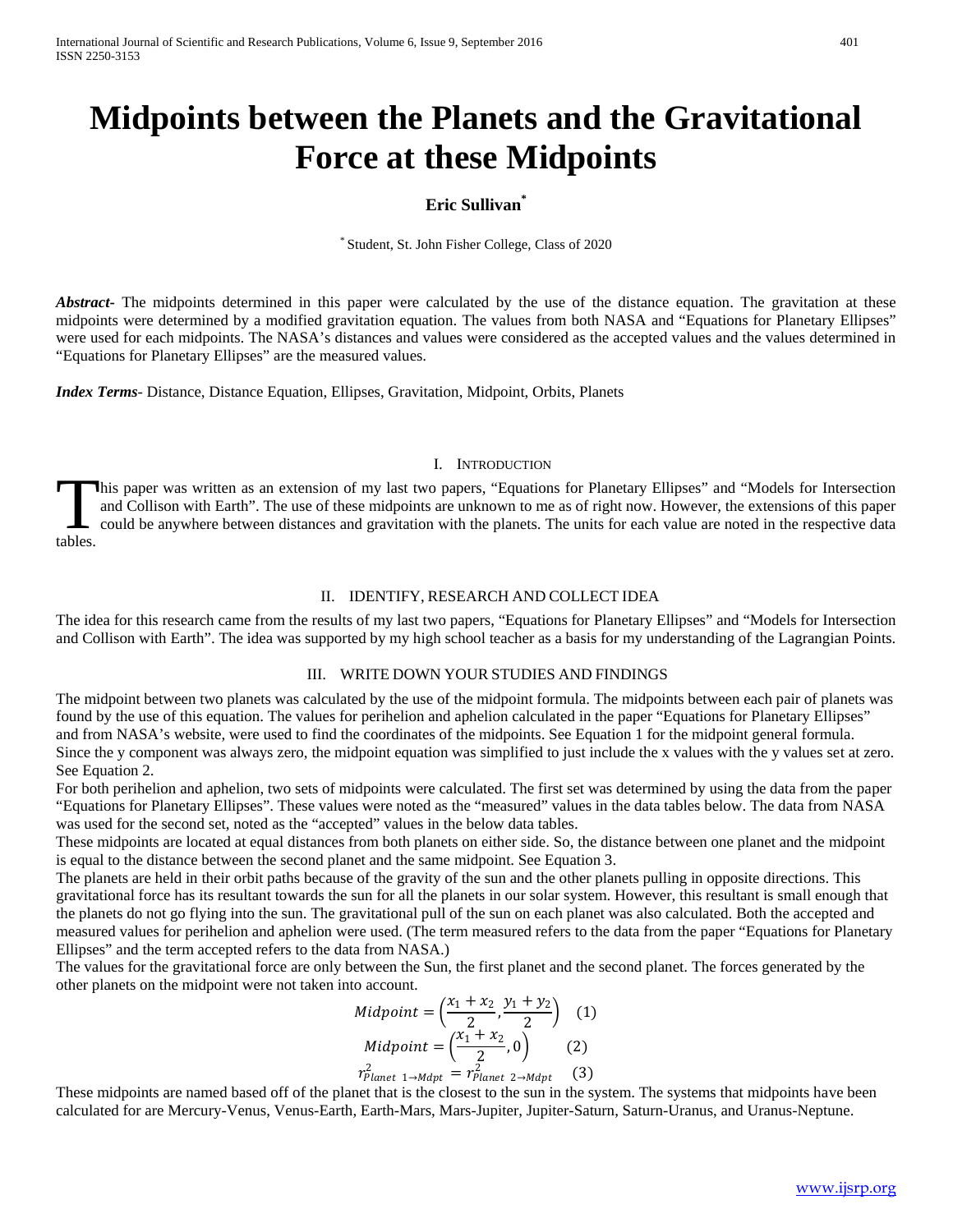The midpoints for each system were determined by the midpoint equation. The gravitation at this midpoints were determined by equation 4.

$$
Gravitational Force At Midpoint = \left(\frac{GM_{Sun}}{r_{Sun \to Mapt}^2} + \frac{GM_{Planet 1}}{r_{Planet 1 \to Mapt}^2}\right) - \frac{GM_{Planet 2}}{r_{Planet 2 \to Mapt}^2}
$$
(4)

In this equation, Planet 1 refers to the planet closest to the sun and Planet 2 is the other planet in the system. While this equation does not take into account of the forces on the midpoints by the other planets, it still represents the pull of the two planets in the system on this point. This equation also does not account for the mass of the midpoint, since it would be zero. Therefore, the units of this equation are the newton-meter.

Tables 5.1 through 6.1 are measured in Gigameters only.

| <b>Table 1- Aphelion Midpoints (Measured in Gigameters)</b> |                         |                         |                        |
|-------------------------------------------------------------|-------------------------|-------------------------|------------------------|
|                                                             | <b>Measured</b>         | Accepted                |                        |
| <b>Midpoint Name</b>                                        | <b>Mdpt Coordinates</b> | <b>Mdpt Coordinates</b> | <b>Sun Coordinates</b> |
| M <sub>2</sub>                                              | (89.26275,0)            | (89.35,0)               | (11.8695,0)            |
| E2                                                          | (130.653,0)             | (130.5,0)               | (0.756, 0)             |
| A2                                                          | (200.991, 0)            | (200.65,0)              | (2.55,0)               |
| J2                                                          | (533.3015,0)            | (532.9,0)               | (21.432,0)             |
| S <sub>2</sub>                                              | (1164.341,0)            | (1165.55,0)             | (38.171,0)             |
| U <sub>2</sub>                                              | (2256.765,0)            | (2259.05,0)             | (81.51,0)              |
| N <sub>2</sub>                                              | (3775.76,0)             | (3774.65,0)             | (132.02,0)             |

| <b>Table 2- Aphelion Midpoints (Measured in Meters)</b> |                         |                         |                        |
|---------------------------------------------------------|-------------------------|-------------------------|------------------------|
|                                                         | <b>Measured</b>         | Accepted                | (Not in Meters)        |
| <b>Midpoint Name</b>                                    | <b>Mdpt Coordinates</b> | <b>Mdpt Coordinates</b> | <b>Sun Coordinates</b> |
| M <sub>2</sub>                                          | $(8.9263E+10,0)$        | $(8.9350E+10,0)$        | (11.8695,0)            |
| E2                                                      | $(1.3065E+11,0)$        | $(1.3050E+11,0)$        | (0.756, 0)             |
| A <sub>2</sub>                                          | $(2.0099E+11,0)$        | $(2.0065E+11,0)$        | (2.55,0)               |
| J2                                                      | $(5.3330E+11,0)$        | $(5.3290E+11,0)$        | (21.432,0)             |
| S <sub>2</sub>                                          | $(1.1643E+12,0)$        | $(1.1656E+12,0)$        | (38.171,0)             |
| U <sub>2</sub>                                          | $(2.2568E+12,0)$        | $(2.2591E+12,0)$        | (81.51,0)              |
| N2                                                      | $(3.7758E+12,0)$        | $(3.7747E+12,0)$        | (132.02,0)             |

| Table 3- Perihelion Midpoints (Measured in Gigameters) |                         |                         |                        |
|--------------------------------------------------------|-------------------------|-------------------------|------------------------|
|                                                        | <b>Measured</b>         | Accepted                |                        |
| <b>Midpoint Name</b>                                   | <b>Mdpt Coordinates</b> | <b>Mdpt Coordinates</b> | <b>Sun Coordinates</b> |
| M <sub>2</sub>                                         | (76.63725,0)            | (76.75,0)               | (11.8695,0)            |
| E2                                                     | (127.347,0)             | (127.3,0)               | (0.756, 0)             |
| A2                                                     | (177.009,0)             | (176.85,0)              | (2.55,0)               |
| J2                                                     | (473.6985,0)            | (473.55,0)              | (21.432,0)             |
| S <sub>2</sub>                                         | (1044.66,0)             | (1046.55,0)             | (38.171,0)             |
| U <sub>2</sub>                                         | (2043.235,0)            | (2046.95,0)             | (81.51,0)              |
| N2                                                     | (3594.24,0)             | (3592.9,0)              | (132.02,0)             |

| <b>Table 4- Perihelion Midpoints (Measured in Meters)</b> |                         |                         |                        |
|-----------------------------------------------------------|-------------------------|-------------------------|------------------------|
|                                                           | <b>Measured</b>         | Accepted                | (Not in Meters)        |
| <b>Midpoint Name</b>                                      | <b>Mdpt Coordinates</b> | <b>Mdpt Coordinates</b> | <b>Sun Coordinates</b> |
| M <sub>2</sub>                                            | $(7.6637E+10,0)$        | $(7.6750E+10,0)$        | (11.8695,0)            |
| E2                                                        | $(1.2735E+11,0)$        | $(1.2730E+11,0)$        | (0.756, 0)             |
| A2                                                        | $(1.7701E+11,0)$        | $(1.7685E+11,0)$        | (2.55,0)               |
| J2                                                        | $(4.7370E+11,0)$        | $(4.7355E+11,0)$        | (21.432,0)             |
| S <sub>2</sub>                                            | $(1.0447E+12,0)$        | $(1.0466E+12,0)$        | (38.171,0)             |
| U <sub>2</sub>                                            | $(2.0432E+12,0)$        | $(2.0470E+12,0)$        | (81.51,0)              |
| N <sub>2</sub>                                            | $(3.5942E+12,0)$        | $(3.5929E+12,0)$        | (132.02,0)             |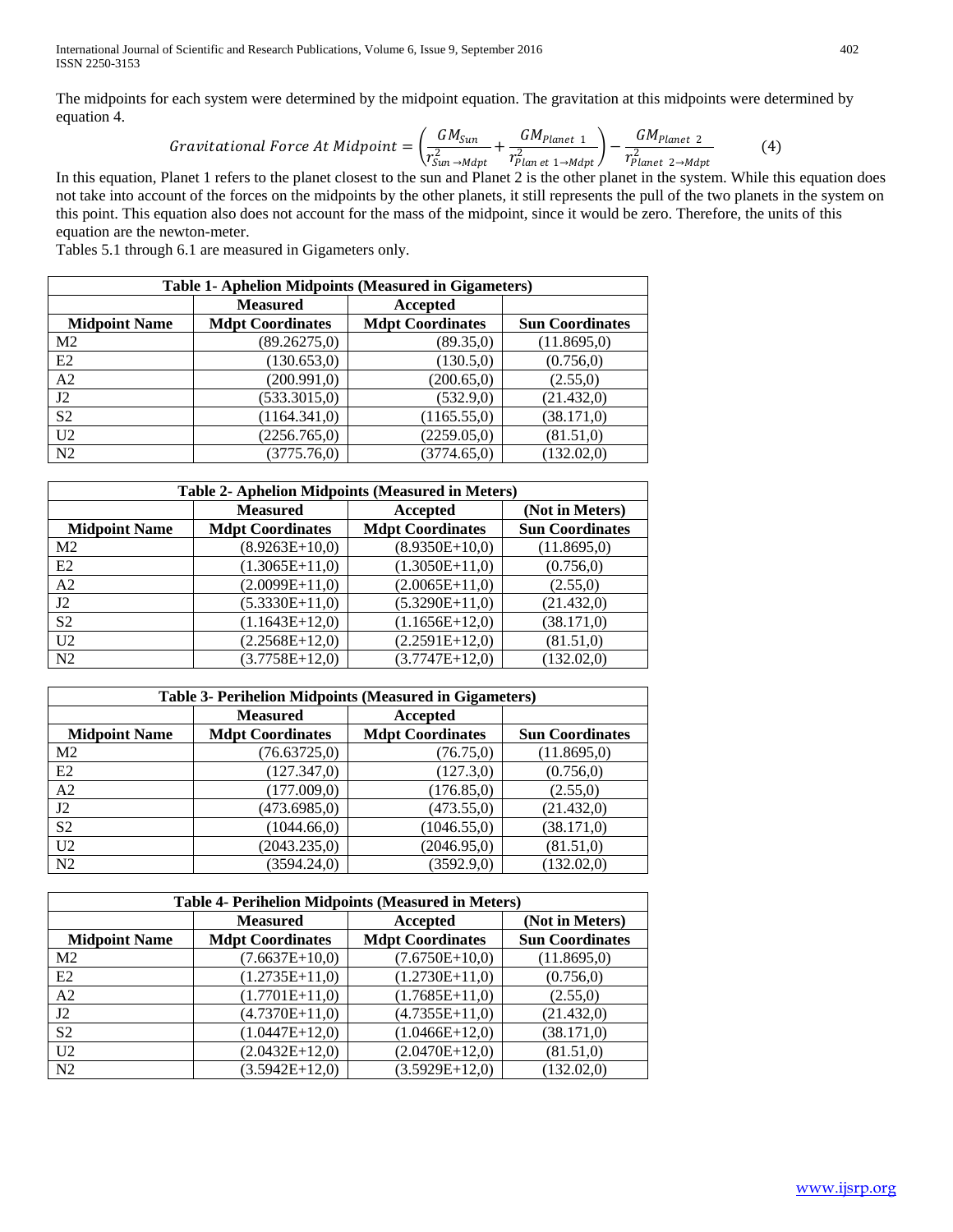International Journal of Scientific and Research Publications, Volume 6, Issue 9, September 2016 403 ISSN 2250-3153

| Table 5.1- Distance between Midpoint and Sun at Aphelion (Measured Values Used for Midpoint<br>Coordinates) |                             |                        |                                             |
|-------------------------------------------------------------------------------------------------------------|-----------------------------|------------------------|---------------------------------------------|
| <b>Midpoint Name</b>                                                                                        | <b>Midpoint Coordinates</b> | <b>Sun Coordinates</b> | <b>Distance between Sun</b><br>and Midpoint |
| M <sub>2</sub>                                                                                              | 89.2628                     | 11.8695                | 77.3933                                     |
| E2                                                                                                          | 130.653                     | 0.756                  | 129.897                                     |
| A <sub>2</sub>                                                                                              | 200.991                     | 2.55                   | 198.441                                     |
| J2                                                                                                          | 533.302                     | 21.432                 | 511.87                                      |
| S <sub>2</sub>                                                                                              | 1164.34                     | 38.171                 | 1126.169                                    |
| U <sub>2</sub>                                                                                              | 2256.77                     | 81.51                  | 2175.26                                     |
| N <sub>2</sub>                                                                                              | 3775.76                     | 132.02                 | 3643.74                                     |

| Table 5.2- Distance between Midpoint and Sun at Aphelion (Accepted Values Used for Midpoint |                             |                        |                                             |
|---------------------------------------------------------------------------------------------|-----------------------------|------------------------|---------------------------------------------|
|                                                                                             | Coordinates)                |                        |                                             |
| <b>Midpoint Name</b>                                                                        | <b>Midpoint Coordinates</b> | <b>Sun Coordinates</b> | <b>Distance between Sun</b><br>and Midpoint |
| M <sub>2</sub>                                                                              | 89.35                       | 11.8695                | 77.4805                                     |
| E2                                                                                          | 130.5                       | 0.756                  | 129.744                                     |
| A2                                                                                          | 200.65                      | 2.55                   | 198.1                                       |
| J2                                                                                          | 532.9                       | 21.432                 | 511.468                                     |
| S <sub>2</sub>                                                                              | 1165.55                     | 38.171                 | 1127.379                                    |
| U <sub>2</sub>                                                                              | 2259.05                     | 81.51                  | 2177.54                                     |
| N <sub>2</sub>                                                                              | 3774.65                     | 132.02                 | 3642.63                                     |

| Table 5.3- Distance between Midpoint and Sun at Perihelion (Measured Values Used for Midpoint                                                        |          |         |          |  |
|------------------------------------------------------------------------------------------------------------------------------------------------------|----------|---------|----------|--|
| <b>Coordinates</b> )<br><b>Midpoint Name</b><br><b>Midpoint Coordinates</b><br><b>Sun Coordinates</b><br><b>Distance between Sun</b><br>and Midpoint |          |         |          |  |
| M <sub>2</sub>                                                                                                                                       | 76.63725 | 11.8695 | 64.76775 |  |
| E2                                                                                                                                                   | 127.347  | 0.756   | 126.591  |  |
| A <sub>2</sub>                                                                                                                                       | 177.009  | 2.55    | 174.459  |  |
| J2                                                                                                                                                   | 473.6985 | 21.432  | 452.2665 |  |
| S <sub>2</sub>                                                                                                                                       | 1044.66  | 38.171  | 1006.489 |  |
| U <sub>2</sub>                                                                                                                                       | 2043.235 | 81.51   | 1961.725 |  |
| N2                                                                                                                                                   | 3594.24  | 132.02  | 3462.22  |  |

| Table 5.4- Distance between Midpoint and Sun at Perihelion (Accepted Values Used for Midpoint |                             |                        |                                             |
|-----------------------------------------------------------------------------------------------|-----------------------------|------------------------|---------------------------------------------|
|                                                                                               | <b>Coordinates</b> )        |                        |                                             |
| <b>Midpoint Name</b>                                                                          | <b>Midpoint Coordinates</b> | <b>Sun Coordinates</b> | <b>Distance between Sun</b><br>and Midpoint |
| M <sub>2</sub>                                                                                | 76.75                       | 11.8695                | 64.8805                                     |
| E2                                                                                            | 127.3                       | 0.756                  | 126.544                                     |
| A2                                                                                            | 176.85                      | 2.55                   | 174.3                                       |
| J2                                                                                            | 473.55                      | 21.432                 | 452.118                                     |
| S <sub>2</sub>                                                                                | 1046.55                     | 38.171                 | 1008.379                                    |
| U <sub>2</sub>                                                                                | 2046.95                     | 81.51                  | 1965.44                                     |
| N <sub>2</sub>                                                                                | 3592.9                      | 132.02                 | 3460.88                                     |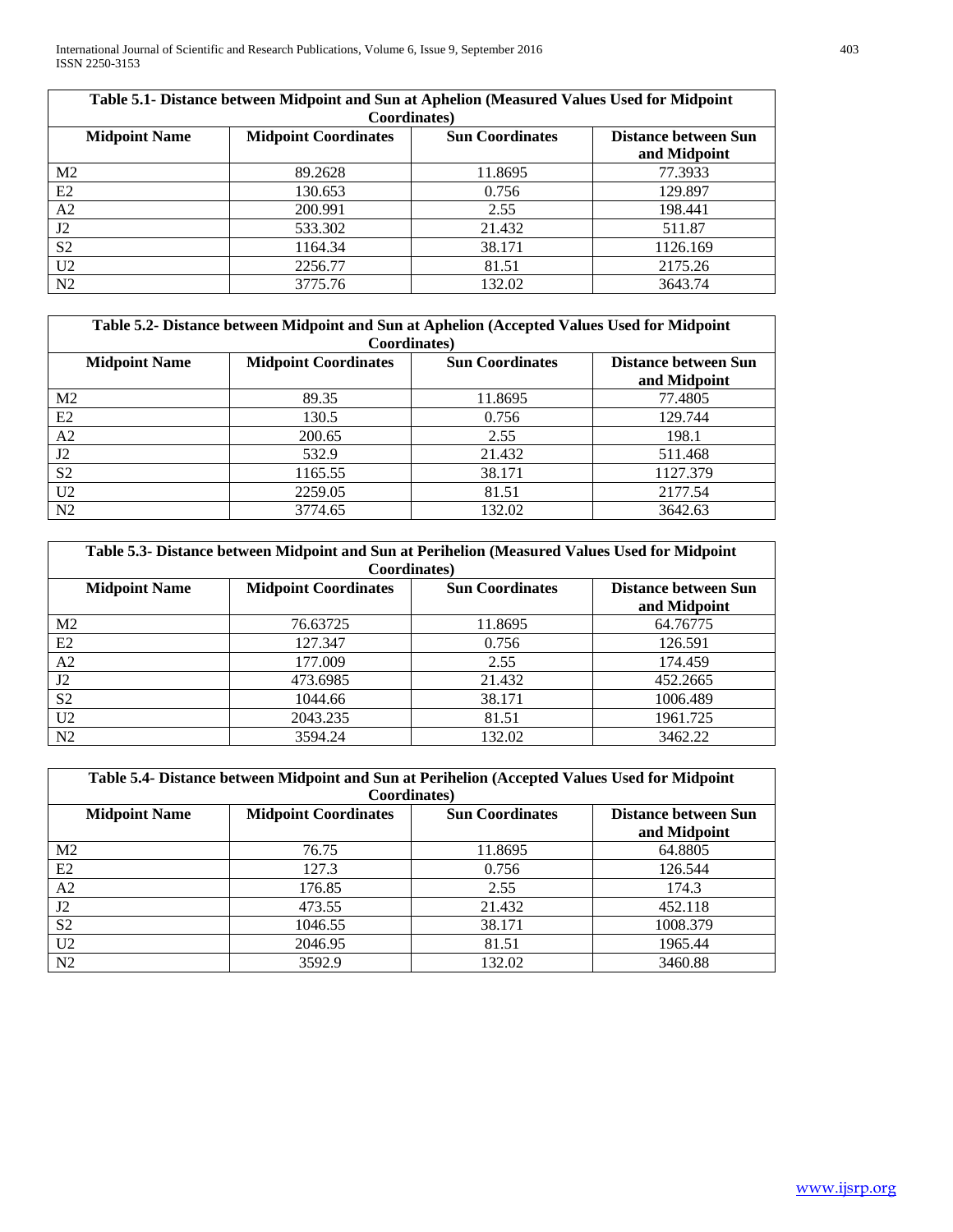| Table 6.1- Distance between Midpoint and Both Planets at Aphelion (Measured Coordinates are Used) |                             |                           |                                |
|---------------------------------------------------------------------------------------------------|-----------------------------|---------------------------|--------------------------------|
| <b>Midpoint Name</b>                                                                              | <b>Midpoint Coordinates</b> | <b>Planet Coordinates</b> | <b>Distance between Planet</b> |
|                                                                                                   |                             |                           | and Midpoint                   |
| M <sub>2</sub>                                                                                    | 89.2628                     | 69.7695                   | 19.4933                        |
| E2                                                                                                | 130.653                     | 108.756                   | 21.897                         |
| A2                                                                                                | 200.991                     | 152.55                    | 48.441                         |
| J2                                                                                                | 533.302                     | 249.432                   | 283.87                         |
| S <sub>2</sub>                                                                                    | 1164.34                     | 817.171                   | 347.169                        |
| U <sub>2</sub>                                                                                    | 2256.77                     | 1511.51                   | 745.26                         |
| N2                                                                                                | 3775.76                     | 3002.02                   | 773.74                         |

| Table 6.2- Distance between Midpoint and Both Planets at Aphelion (Accepted Coordinates are Used) |                             |                           |                                |
|---------------------------------------------------------------------------------------------------|-----------------------------|---------------------------|--------------------------------|
| <b>Midpoint Name</b>                                                                              | <b>Midpoint Coordinates</b> | <b>Planet Coordinates</b> | <b>Distance between Planet</b> |
|                                                                                                   |                             |                           | and Midpoint                   |
| M <sub>2</sub>                                                                                    | 89.35                       | 69.7695                   | 19.5805                        |
| E2                                                                                                | 130.5                       | 108.756                   | 21.744                         |
| A2                                                                                                | 200.65                      | 152.55                    | 48.1                           |
| J2                                                                                                | 532.9                       | 249.432                   | 283.468                        |
| S <sub>2</sub>                                                                                    | 1165.55                     | 817.171                   | 348.379                        |
| U <sub>2</sub>                                                                                    | 2259.05                     | 1511.51                   | 747.54                         |
| N2                                                                                                | 3774.65                     | 3002.02                   | 772.63                         |

| Table 6.3- Distance between Midpoint and Both Planets at Perihelion (Measured Coordinates are Used) |                             |                           |                                |  |
|-----------------------------------------------------------------------------------------------------|-----------------------------|---------------------------|--------------------------------|--|
| <b>Midpoint Name</b>                                                                                | <b>Midpoint Coordinates</b> | <b>Planet Coordinates</b> | <b>Distance between Planet</b> |  |
|                                                                                                     |                             |                           | and Midpoint                   |  |
| M <sub>2</sub>                                                                                      | 76.63725                    | 46                        | 30.63725                       |  |
| E2                                                                                                  | 127.347                     | 107.5                     | 19.847                         |  |
| A <sub>2</sub>                                                                                      | 177.009                     | 147.1                     | 29.909                         |  |
| J2                                                                                                  | 473.6985                    | 206.6                     | 267.0985                       |  |
| S <sub>2</sub>                                                                                      | 1044.66                     | 740.5                     | 304.16                         |  |
| U <sub>2</sub>                                                                                      | 2043.235                    | 1352.6                    | 690.635                        |  |
| N2                                                                                                  | 3594.24                     | 2741.3                    | 852.94                         |  |

| Table 6.4- Distance between Midpoint and Both Planets at Perihelion (Accepted Coordinates are Used) |                             |                           |                                |
|-----------------------------------------------------------------------------------------------------|-----------------------------|---------------------------|--------------------------------|
| <b>Midpoint Name</b>                                                                                | <b>Midpoint Coordinates</b> | <b>Planet Coordinates</b> | <b>Distance between Planet</b> |
|                                                                                                     |                             |                           | and Midpoint                   |
| M <sub>2</sub>                                                                                      | 76.75                       | 46                        | 30.75                          |
| E2                                                                                                  | 127.3                       | 107.5                     | 19.8                           |
| A2                                                                                                  | 176.85                      | 147.1                     | 29.75                          |
| J2                                                                                                  | 473.55                      | 206.6                     | 266.95                         |
| S <sub>2</sub>                                                                                      | 1046.55                     | 740.5                     | 306.05                         |
| U <sub>2</sub>                                                                                      | 2046.95                     | 1352.6                    | 694.35                         |
| N2                                                                                                  | 3592.9                      | 2741.3                    | 851.6                          |

# IV. GET PEER REVIEWED

The math aspect of this paper was reviewed by Mr. Bruce Peachey by my asking. He told me to make sure that the equations and the units fit. He reminded me of using dimensional analysis. My math teacher, Mrs. Kimberly Waterbury, also reviewed some of the midpoint calculations before they made their way into this paper.

## V. IMPROVEMENT AS PER REVIEWER COMMENTS

The changes made to this paper was a review of the math equations to make sure the values were correct. The units for the equations was reviewed by dimensional analysis. The gravitational equation units were reviewed and originally noted as just Newtons, but under review they were changed to Newton-meters.